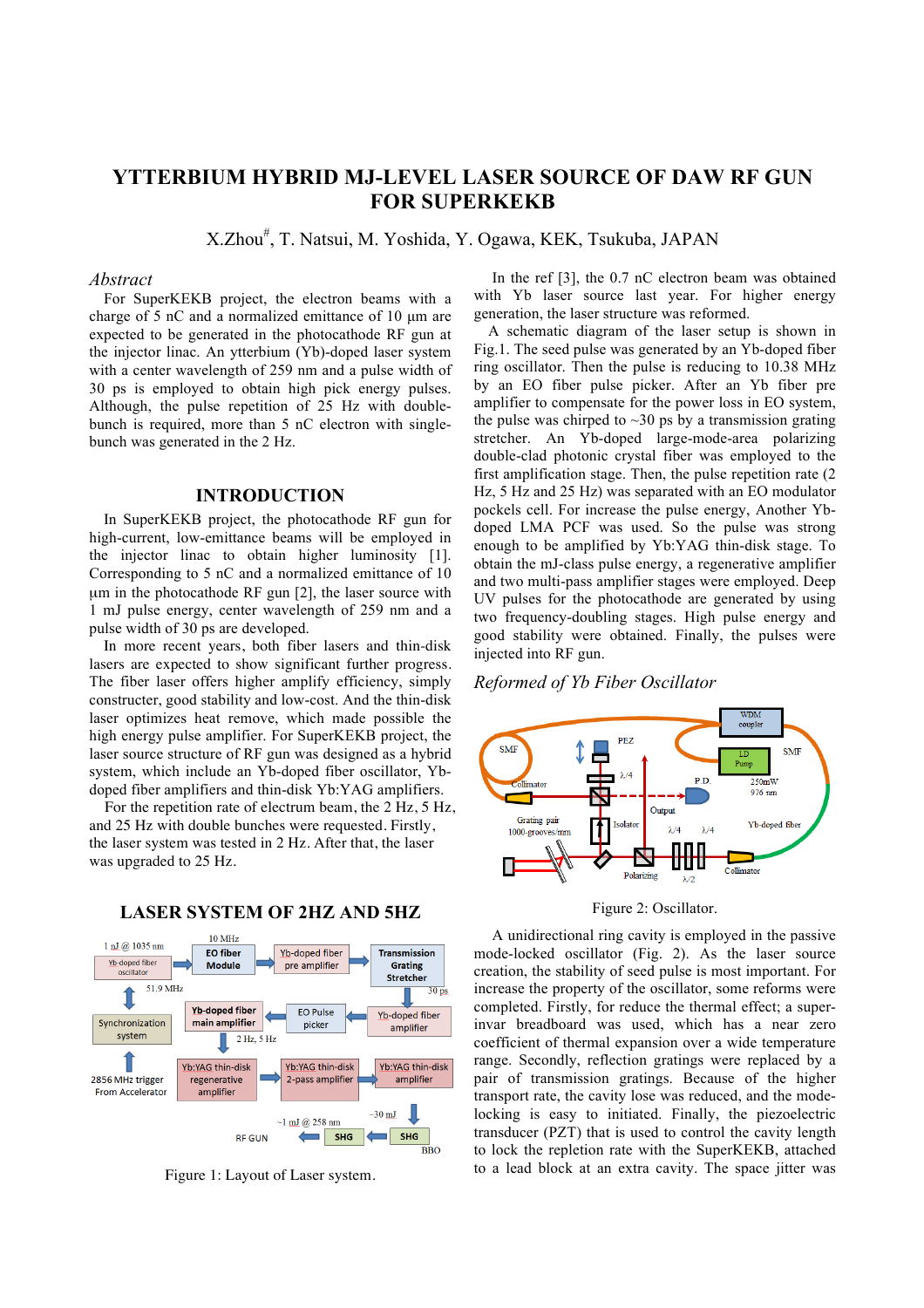sharply reduced when the PZT is shaking to synchronization.

The Oscillator was pumped by a fiber-coupled pump diode delivering 750 mW at 976 nm. Although, the higher pump power could create higher output power, the noise signal such as side picks also occurs. Therefore, the pump power was controlled below 200 mW, with the average output power of 30 mW. The repetition rate is 51.9 MHz (10.38\*5 MHz), which is supplied by KEKB with the repetition rate of 2856 MHz. The mode-locked operation and synchronization system were stable for all days.

*Upgrade of Yb Fiber Amplifier stages* 



Figure 3: Pulse picker and stretcher

Last time, the signal pulses of 51.9 MHz repetition rate were reduced to 2 Hz with an EO modulator pulse selector. The duration of pulse-to-pulse was  $\sim$  20ns, which is short than the range of EO modulator possible pulse duration. The side pulses were remained before and after the main pulse. Therefore, an additional EO fiber pulse picker was employed to reduce the repetition rate to 10.38 MHz firstly. Then pulse-to-pulse duration was expanded more than 100 ns, which is easy to shield side pulses. Because the energy loss of the fiber EO modulator is more than 90%, an Yb fiber pre amplifier was set to compensate for the power loss. The pair of transmission gratings with a groove density of 1740 grooves/mm is used to stretch the pulse to several tens ps with an efficiency of 80%.

The gain spectrum of Yb:YAG is around 10 nm center at 1037 nm. By contrast, the pulse that be generated by Yb fiber has wide spectrum from 1020 nm to 1080nm. For match the gain area of Yb:YAG disk and Yb-doped fiber, a spatial slit was performed for spectral shaping between the grating pair and reflector, where the spectrum is spatially separated with a parallel beam (Fig. 3).



Figure 4: Yb-doped fiber amplifier

The output of stretcher is seeded into the fiber amplifier by a large-mode-area polarizing double-clad photonic crystal fiber 1.2 m in length with a core diameter of 40  $\mu$ m and pump clad diameter of 200  $\mu$ m, which is cladding backwardly pumped by a 70 W fiber-coupled laser diode emitting at 976 nm.

An EO modulator pulse selector was employed to reduce the pulse repetition rate. The repetition rate can be set to 2 Hz, 5 Hz, and 25 Hz with double pulses. After reduction of the pulse repetition rate, another Yb-doped fiber amplifier was used for higher pulse energy obtain. For stability, the amplifier is pumped with light at a wavelength of 940 nm. Although, the laser diode pump power could reach the 70 W in both fiber amplifiers, the DC background contains in the signal also increased. which can be amplified in thin-disk amplifier stage. Thus, the pump power was conduct to low level. In this stage, the pulse was amplified to several µJ.

#### *Redesign the thin-disk Amplifier*

The thickness of the Yb:YAG thin-disk crystal is 2 mm, which not fit for high energy capacity. To obtain the mJ-class pulse energy, a regenerative and a multi-pass Yb:YAG solid-state amplifier was employed last year.



Figure 5: Thin-disk regenerative amplifier

25Hz, 2 bunches means the duration of the two bunches is about 100 ns. Consider the response speed of the pockels cell  $(-20 \text{ ns})$ ; the total cavity length of the one round trip is about 36 m. The improvement of the amplifier started with restructures the ring cavity to a linear cavity. Thus, the cavity length was reduced to 9 m. The two Pockels cells were used as the control the entrance and exit times of the cavity respectively (Fig. 5).

Usually, the thin desk crystal acts as an end mirror within the laser resonator. Although the HR coating was performed in back surface of crystal, the multiple reflections occurred in front surface. As the fig. 5, another  $0^{\circ}$  high reflection mirror was used as an end mirror. And the signal beams pass through the thin-disk crystal two times in one round trip, which increases the efficiency of the regenerative amplifier.

A 2.4 kW laser diode, be employed as the pump source, oblique inject into the Yb:YAG thin-disk crystal with a spherical mirror and a plano-convex cylindrical lens. The pulse energy was increase to more than 1 mJ, and the multi-pass amplifier was used for higher amplification.

For low repetition rate pumping as 2 Hz and 5 Hz, the thermal lens effect can be ignored. After a telescope collimator, parallel light beam inject into a 2-pass amplifier and 1-pass amplifier (Fig. 6).